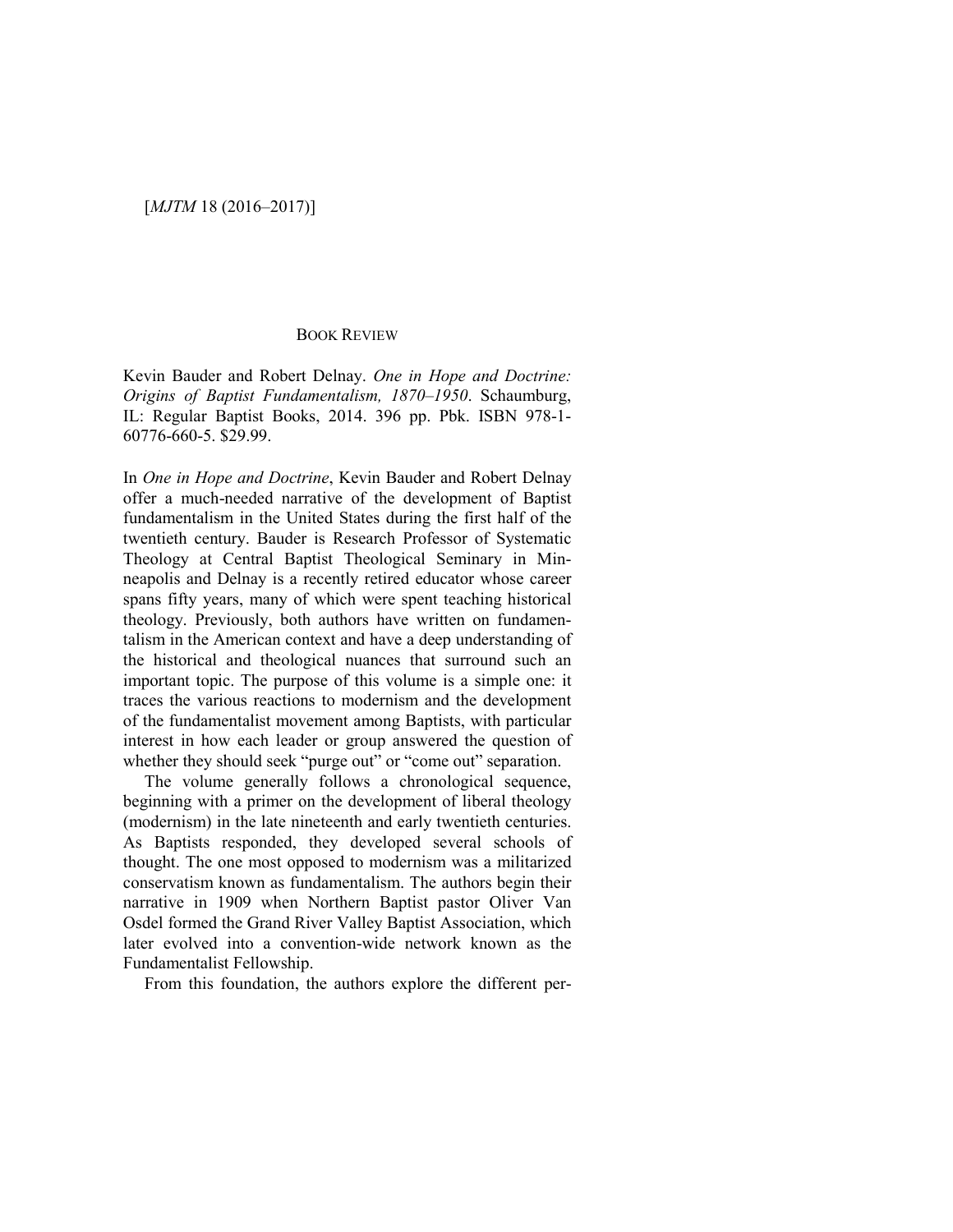sonalities that came together under the fundamentalist banner in the United States during this period. These included Northern Baptists W. B. Riley and A. C. Dixon and Southern Baptist J. Frank Norris. In 1923, these individuals joined Van Osdel to develop the North America-wide Bible Baptist Union, for which Riley courted Toronto's T. T. Shields to serve as the first President. Central to this section is the authors' assessment of the Union's attempt to convert Des Moines University into a fundamentalist stronghold in 1927—an experiment that lasted only two years before the University's existing financial woes were met with a debilitating student mutiny. In the wake of these events the Union lost much of its momentum: Riley became disinterested in the Union, as he favored "purging" his Baptist community rather than separating from it; Dixon publicly resigned his membership; Norris was arrested for fatally shooting local businessman D. E. Chipps (a crime for which he was later exonerated); and Shields became preoccupied with his own fundamentalist movement in Canada. In covering the decline of the Bible Baptist Union, the authors provide a sympathetic account of the events.

Following the Union's collapse, the narrative diverges to cover two different streams: (1) those who opted to separate from the Northern Baptist Convention and form the schismatic General Association of Regular Baptists in 1932; and (2) those who chose initially to remain within the Convention in an effort to "purify" it and retake control. At the center of the former movement, the authors highlight Van Osdel, who remained in leadership until his death in 1935, when pastor Robert T. Ketcham assumed leadership of the newly formed Regular Baptists. The latter group, led by Riley, preferred the moniker "conservative" instead of "fundamentalist" because of the stigma attached to the term. After limited success, in 1947 this fundamentalist/conservative nucleus of the Northern Baptist Convention founded the Conservative Baptist Association of America, which initially allowed dual membership with the Northern Baptists but soon became a separate organization.

In light of these different approaches to the fundamentalist movement, the authors assess the careers of two prominent indi-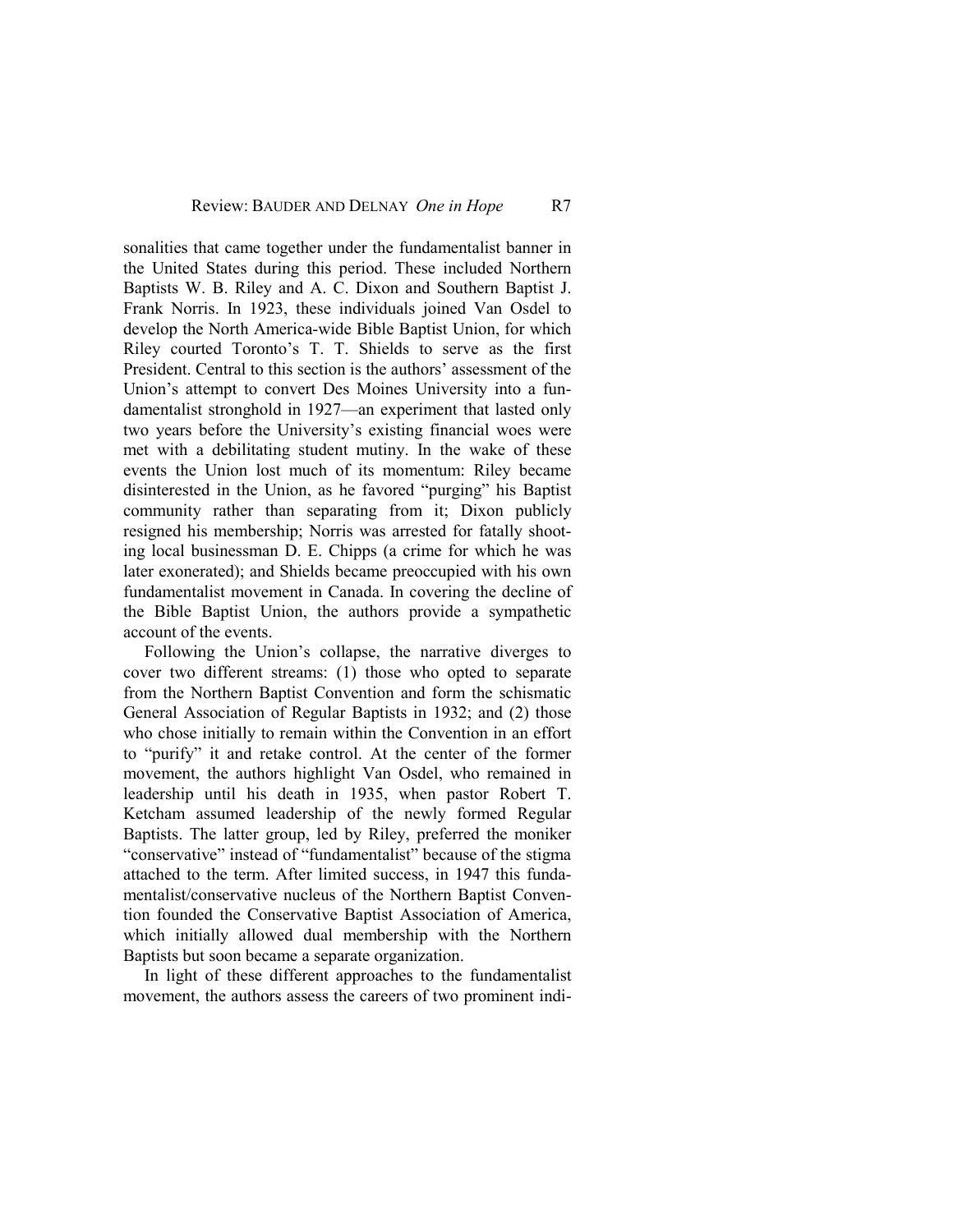## R8 *McMaster Journal of Theology and Ministry* 18

viduals: J. Frank Norris and John R. Rice. Norris' controversial, tyrant-like leadership style had garnered him a reputation among fundamentalists, many of whom openly opposed him. In his own newspaper, he routinely criticized the Regular Baptist leadership. It was not long before his ire turned toward his own allies, which led his associate G. Beauchamp Vick to separate from him in 1950 to form the Bible Baptist Fellowship and the Bible Baptist College. In a similar exposé, the authors pivot their attention to John R. Rice, the Norris protégé turned-evangelist who separated from him in 1936. Rice's *Sword of the Lord* newspaper became an important voice within fundamentalism, and created a platform from which he criticized the founder of the Dallas Theological Seminary, Lewis Sperry Chafer, for his opinions on evangelism and for his Calvinist theology. Both the Norris and the Rice episodes help to delineate various differences among fundamentalists: Norris, who frequently clashed with prominent fundamentalists including Ketcham and later his one-time ally, Vick; and Rice, whose interpretation of evangelism put him at odds with Chafer.

With their focus on Baptists in the United States, the authors provide a unique and comprehensive timeline of the events that took place through the middle of the twentieth century. This volume serves an important purpose, not simply to document the fundamentalist movement in the United States during this time, but also to show also that fundamentalism is not monolithic. Indeed, it captures the schismatic and occasionally violent spirit that prevailed in many Baptist circles and helpfully illuminates the frictions that played a role in shaping much of modern-day evangelicalism and fundamentalism. As might be expected from a book published by "Regular Baptist" Books, the authors favor the "come out" model of separation. While this study focuses primarily on the Northern Baptists, the proposed second volume promises to provide an important analysis of the development of Baptist fundamentalism in the United States in the latter half of the twentieth century—particularly among Southern Baptists. With *One in Hope and Doctrine*, the authors deliver an accessible history that zeroes in on lesser-known figures, perhaps most prominently Oliver Van Osdel.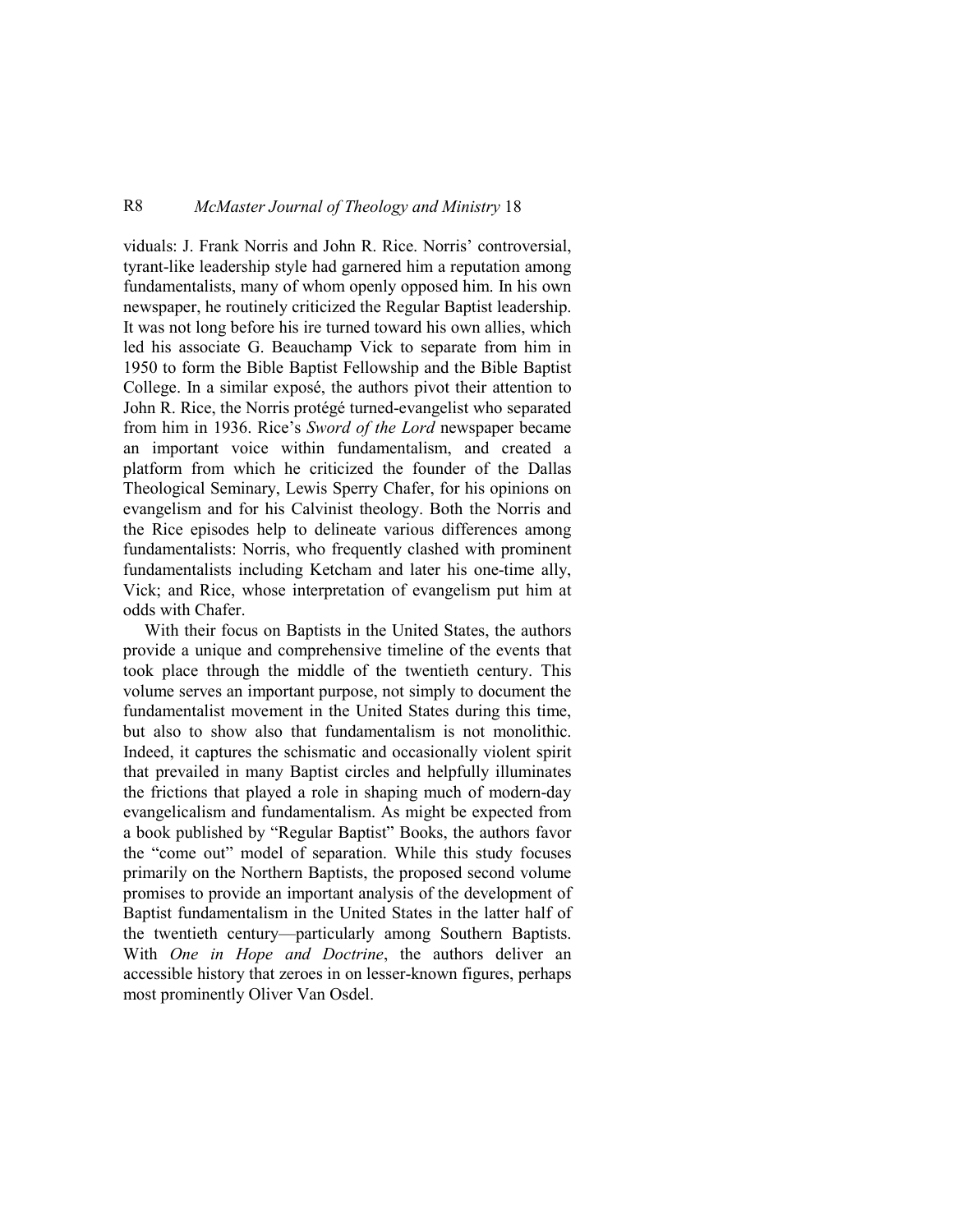While this volume caters primarily to professional and amateur historians alike, it would be unwise to understate its practical ramifications for ministry. While *One in Hope and Doctrine* focuses on the Baptist story, it shines a light on the wider fundamentalist movement and their concerns—many of which remain pertinent topics of discussion within Christian culture today, including subjects like evolution and the historicity of the scriptures. The authors provide an exposé of some of the earliest responses to these theological issues and create a helpful historical context within which to minister to those concerns. In order to know how to respond, it is necessary to understand from where these fears emerged.

Despite this volume's strengths, it contains several notable deficiencies. For a study written as recently as it was, the authors' limited interaction with the broader historiographical discussion is disconcerting. The authors do not engage much of the existing literature on the origin and character of fundamentalism, including: the historiographies of Ernest Sandeen and George Marsden; or the typologies of C. Allyn Russell, and Martin Marty and R. Scott Appleby. Additionally, in their brief and selective consideration of these ideas, the authors conflate Marsden's position for that of Sandeen—which was, ironically, the theory Marsden challenged with his seminal *Fundamentalism and American Culture* (1980). Instead, the authors seem to favour Stewart Cole's (1931) dated idea that fundamentalism emerged from the Bible Conference movement at the turn of the twentieth century. Indeed, the authors depict Baptist fundamentalism as a kind of reactionary movement rather than as the outgrowth of a militarized evangelicalism.

In the tradition of George Dollar (1973) and David Beale (1986), this volume is a history written by fundamentalists for fundamentalists. This is evidenced by the authors' choice to cast a favorable glow on each major player involved (with the exception of J. Frank Norris). Indeed, the authors' favoritism of fundamentalism over modernism is palpable. The authors routinely refer to the fundamentalists as "the faithful" (83) and the modernists through a slew of disparaging terms, such as the "enemies" of the New Testament (109).